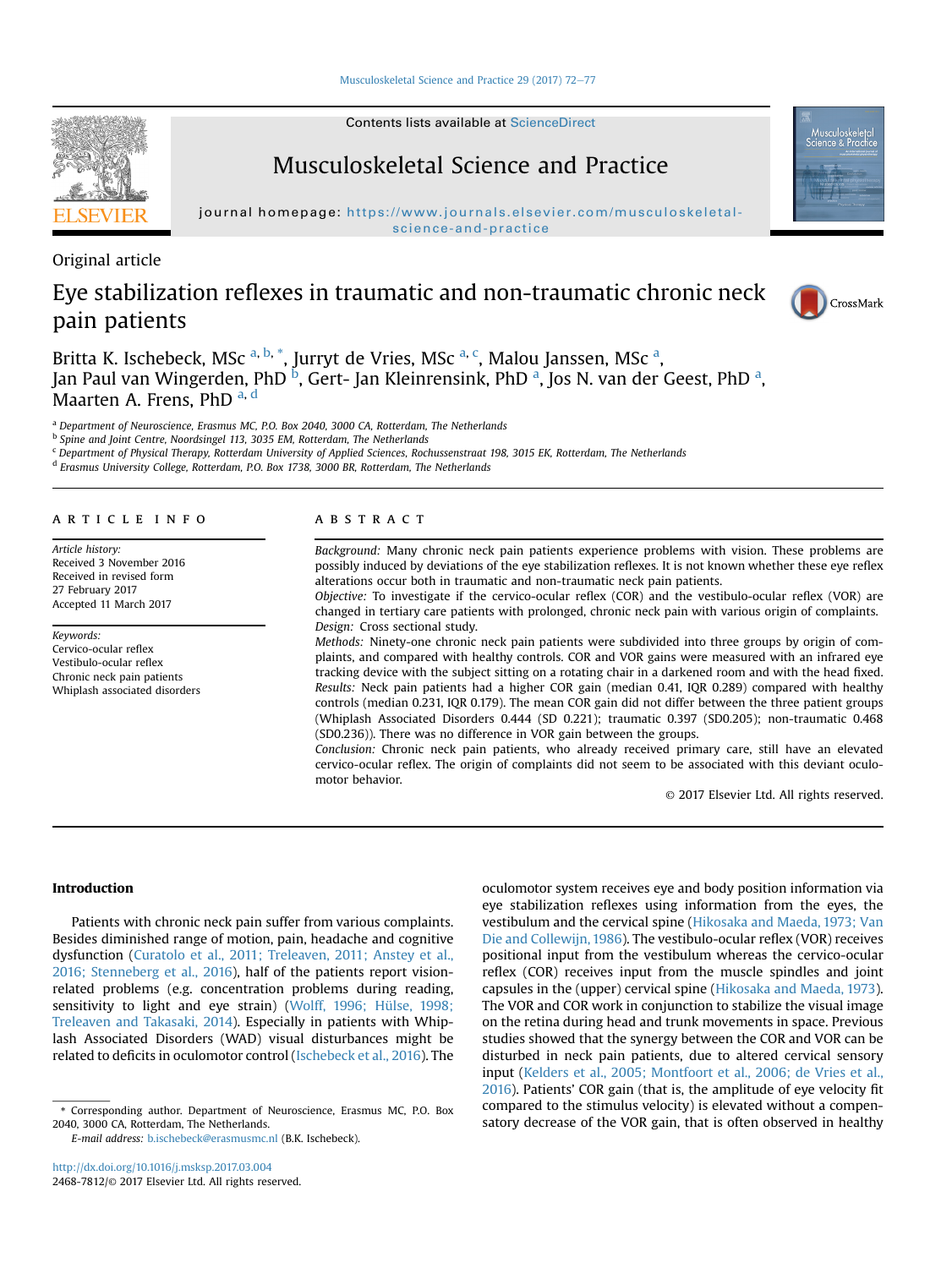### Abbreviations

COR cervico-ocular reflex T group traumatic neck pain group NT groupnon-traumatic neck pain group VOR vestibulo-ocular reflex WAD Whiplash associated disorders

individuals [\(Kelders et al., 2005; Montfoort et al., 2006; de Vries](#page-4-0) [et al., 2016\)](#page-4-0). The optokinetic reflex which receives information from the eyes, remains unchanged in patients with WAD ([Montfoort et al., 2006](#page-5-0)). Despite the promising results of the studies of Kelders et al. and de Vries et al., their patient groups are diffuse with respect to duration of complaints, cause of complaints and previous treatments ([Kelders et al., 2005; de Vries et al., 2016](#page-4-0)). In the present patient group the option of natural recovery is minimized by increasing the minimum duration of complaints to 6 months. It is unknown how long COR and VOR reflex deviations persist, or whether the reflexes might prove chronically maladjusted. To our knowledge, no information is available on eye stabilization reflexes in severely impaired chronic neck pain patients. Studying oculomotor function in this patient population is of particular interest, since these chronic patients still do report sensorimotor, visual and cognitive dysfunction, even after multiple treatments. Furthermore, in this study both traumatic and nontraumatic neck pain patients are included, with an extra subdivision of the traumatic group. Finally, in this study all patients received earlier, but unsuccessful treatment.

The first aim of the present study is to investigate the eye stabilization reflexes in a group of unsuccessfully treated patients with long-lasting neck pain and compare these outcomes with a group of healthy controls.

The second aim is to determine whether there are differences in eye stabilization reflexes in patients with comparable history, but different origin of complaints, i.e. traumatic versus non-traumatic. In order to specify if a certain traumatic impact is determinative for alteration of eye stabilization reflexes, the traumatic group will be divided into a whiplash associated disorders (WAD) group as defined by Spitzer at al. and patients with a traumatic impact, but no whiplash acceleration-deceleration mechanism of energy transfer to the neck [\(Spitzer et al., 1995](#page-5-0)). Most of the patients in the WAD group have had a car accident with a whiplash mechanism, associated with or without blunt trauma to the head. The patients of the traumatic group have had no direct trauma to the neck or the head.

Right now, the underlying mechanisms of eye reflex alterations are still unknown. It can be argued that patients with WAD have, due to the high traumatic impact on the cervical spine, a more distinct reflex alteration than non-WAD and non-traumatic neck pain patients. However, eye stabilization reflexes may be, besides due to anatomical damage, also altered due to sensorimotor changes or behavioral factors ([Montfoort et al., 2006; Curatolo](#page-5-0) [et al., 2011](#page-5-0)). It is worthwhile to investigate this influence as it may aid in diagnosis and assessing the effectiveness of treatments.

## Methods

### Participants

Patients with chronic neck pain were included from the population of the Spine & Joint Centre Rotterdam, a Dutch rehabilitation centre for patients with chronic neck complaints. All patients took part of the study prior to their rehabilitation. Participants with neck pain were included if they 1) were referred to the Spine & Joint Centre with the diagnosis of chronic neck pain (pain primarily in the neck for more than six months); 2) had received primary care physiotherapy more than 9 times without benefit (actual intervention not specified); 3) were between the age of 18 and 65 years; 4) were able to understand and speak the Dutch language and 5) were physically able to undergo COR and VOR measurements (which involved sitting immobilized in a chair for 30 min).

The participants with neck pain were divided into three groups: Group 1. patients with WAD grade 2 or 3 ([Spitzer et al. 1995](#page-5-0)) (WAD group); Group 2. patients with a traumatic origin of the complaints, but no motor vehicle accident and no direct impact on the neck (e.g. falling of a horse or bicycle, traumatic delivery) (Traumatic neck pain group [T]); Group 3. patients with a non-traumatic origin of complaints (Non-traumatic neck pain group [NT]).

Participants in the healthy control group were recruited among co-workers and students and had no personal or legal relationship with the investigator. The inclusion criteria were 1) aged between 18 and 65; 2) able to understand and speak the Dutch language; 3) without any complaints of the cervical spine (including cervicogenic headache and dizziness) in the last 5 years; and 4) without any history of neck trauma. Exclusion criteria were 1) suffering from any neurological disorder, or vestibular or visual problems prior to the neck pain; and 2) having fractures or surgery in the cervical spine, temporomandibular joint or head in the past.

All participants were without any ocular abnormalities that could not be corrected by wearing glasses or contact lenses. They were recruited and tested between January 2012 and January 2015. The study was approved by the local ethical board of the Erasmus MC and all participants gave prior written informed consent.

#### Experimental setup

The experimental setup was identical to the setup described in an earlier study [\(de Vries et al., 2016](#page-5-0)). In short, infrared videooculography [Eyelink 1, SMI, Germany ([van der Geest and Frens,](#page-4-0) [2002\)](#page-4-0)] at a sample rate of 250 Hz was used for the recording of monocular (left) eye positions while people were rotated using a motor driven rotatable chair (Harmonic Drive, Germany). The motor induced continuous sinusoidal chair rotations around the vertical axis without any backlash. The position of the chair was recorded with sensors and stored on the computer.

The trunk was fixed to the chair at shoulder level by a double-belt system ([Fig. 1a](#page-2-0)). Head position was fixed by means of a custom-made bite board. The bite board was positioned with the axis of chair rotation under the midpoint of the inter-aural line and fixed to the floor to guarantee a fixed head position. In this case, rotation of the chair in complete darkness induced pure cervical stimulation, which elicits the COR in isolation [\(Fig. 1b](#page-2-0)). In the COR stimulation, the chair rotated for 134 s with an amplitude of  $5.0^{\circ}$ and a frequency of 0.04 Hz. This yielded five full sinusoidal rotations of the chair with peak velocity of  $1.26^{\circ}/s$ .

When the bite board was mounted to the chair, rotation of the chair in complete darkness induced pure vestibular stimulation, eliciting the VOR in isolation [\(Fig. 1](#page-2-0)b). In the VOR stimulation, the chair rotated for 33 s with an amplitude of  $5.0^{\circ}$  and a frequency of 0.16 Hz. This yielded five full sinusoidal rotations of the chair with peak velocity of  $5.03^{\circ}/s$ .

In both eye movement stimulations, which were ran in complete darkness, participants were instructed to look at a position directly in front of the set-up which was briefly indicated by means of a laser dot.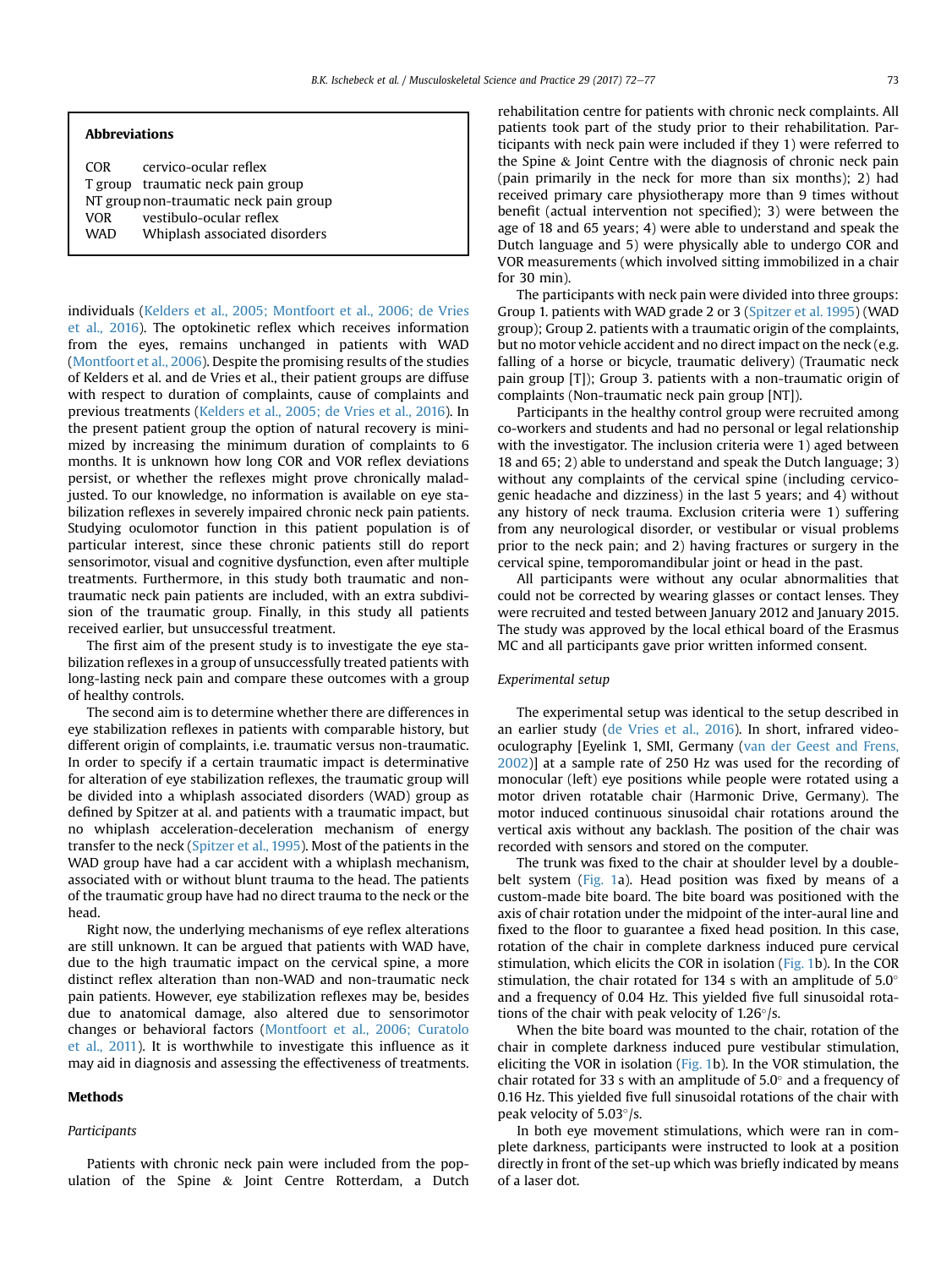<span id="page-2-0"></span>

Fig. 1. Panel A shows a photograph of the chair and the position of the cameras and the bite board in the COR setup. Panel B shows the measurement of the vestibular ocular reflex (VOR) with the bite board attached to the chair, and the cervico-ocular reflex (COR) with the bite board attached to the floor, whilst the chair is rotating back and forth.

#### Data analysis

All data processing was done with custom-written scripts in Matlab R2013a (The MathWorks Inc., Natick, MA). Eye movement reflexes were analyzed by looking at the eye velocity relative to the chair or stimulus velocity, referred to as the gain of the eye movement. Eye velocity was calculated by taking the derivative of the horizontal eye position signal. Blinks, saccades and fast phases were removed (using a 20 degrees-per-second threshold) and a sine wave was fitted through the eye velocity signal data. The gain of the response was defined as the amplitude of the eye velocity fit divided by the peak velocity of the chair rotation (COR:  $1.26^{\circ}/s$ ; VOR:  $5.03^{\circ}/s$ ). A gain of 1 thus reflects that the peak velocity of the eye was the same as the peak velocity of the stimulus.

## Statistical analysis

Differences in the eye stabilization reflexes between patients with chronic neck pain and healthy controls were statistically assessed by non-parametric statistics using Mann-Whitney tests. Correlations between the gains of the COR and VOR, as well as between these gains and age and gender, were statistically assessed using Spearman's correlations.

To assess the effect of the origins of complaints, we compared the eye stabilization reflexes between the three groups (WAD, T and NT) with the Kruskal-Wallis test.

An alpha level of  $p < 0.05$  was considered significant for all statistical tests. The data was analyzed with IBM SPSS Statistics for Windows, version 20 (IBM Corp., Armonk, NY).

## Results

117 participants completed the measurements successfully. The VOR measurement of three patients ( $2 \times$  WAD;  $1 \times$  NT) and one healthy control were discarded due to technical errors.

The comparison of eye stabilization reflexes between 91 patients with chronic neck pain [45 male, 84 female; median age 42 (IQR 19); median VAS pain 56 (min-max: 11-90; IQR 39)] and 30 healthy controls [(16 male, 14 female; median age 25 (IQR 6)] are summarized in [Table 1](#page-3-0) and [Fig. 2](#page-3-0). The COR gain of patients with chronic neck pain was significantly higher than the COR gain of healthy controls, but the VOR gain did not differ between the two groups.

In both groups no correlations between the eye stabilization reflexes and age or gender were found ([Table 2\)](#page-3-0).

We observed no effect of the origin of the neck pain when we compared the three different patient groups [\(Table 3](#page-3-0) and [Fig. 3\)](#page-3-0). Both the COR and VOR gains were similar between patients with WAD, with a traumatic origin and with a non-traumatic origin.

In the WAD group and in the traumatic group, the gain of the COR was moderately correlated with age. There was no correlation between COR and age in the non-traumatic group ([Table 4\)](#page-4-0).

## Discussion

The current study aimed at the question whether eye stabilization reflexes are altered in unsuccessfully treated chronic neck pain patients and whether there are differences in eye stabilization reflexes between traumatic and non-traumatic patients. The results of this study show that chronic neck pain patients have an elevated COR and an unchanged VOR gain compared with healthy controls. Furthermore, traumatic and non-traumatic neck pain patients have similar COR and VOR gains. Apparently, changes in eye stabilization reflexes are not predominantly caused by a traumatic physical impact.

Chronic neck pain patients who experience neck pain for at least six months, still show an elevated COR and an unchanged VOR. Apparently, COR does not diminish automatically in chronic neck pain patients even when they receive paramedical treatment. It appears that in this severely impaired patient group (with a median reported VAS pain of 56) the persistence of altered reflexes depends on other -non temporary-factors. Studies show that chronic neck pain patients demonstrate irregular cervical movement strategies and diminished cervical range of motion (Sjölander et al., 2008; [Stenneberg et al., 2016](#page-5-0)). Sensorimotor impairment is suggested as underlying cause for these specific motion patterns (Sjölander et al., [2008; Kristjansson and Treleaven, 2009; Baydal-Bertomeu et al.,](#page-5-0) [2011\)](#page-5-0). It is hypothesized that this specific motion characteristic may lead to altered reflexes (Röijezon et al., 2015). Consequently, the COR remains augmented as long as cervical afferent information is hampered by this sensorimotor impairment. Cervical sensorimotor impairment includes disturbed mechanisms of muscle control (altered activation pattern of muscles) and changed muscle properties (e.g. fatty degeneration of the cervical extensor muscles) ([Elliott et al., 2006; Treleaven et al., 2006; Falla and Farina, 2007;](#page-4-0) Sjölander et al., 2008; Kristjansson and Treleaven, 2009; Baydal-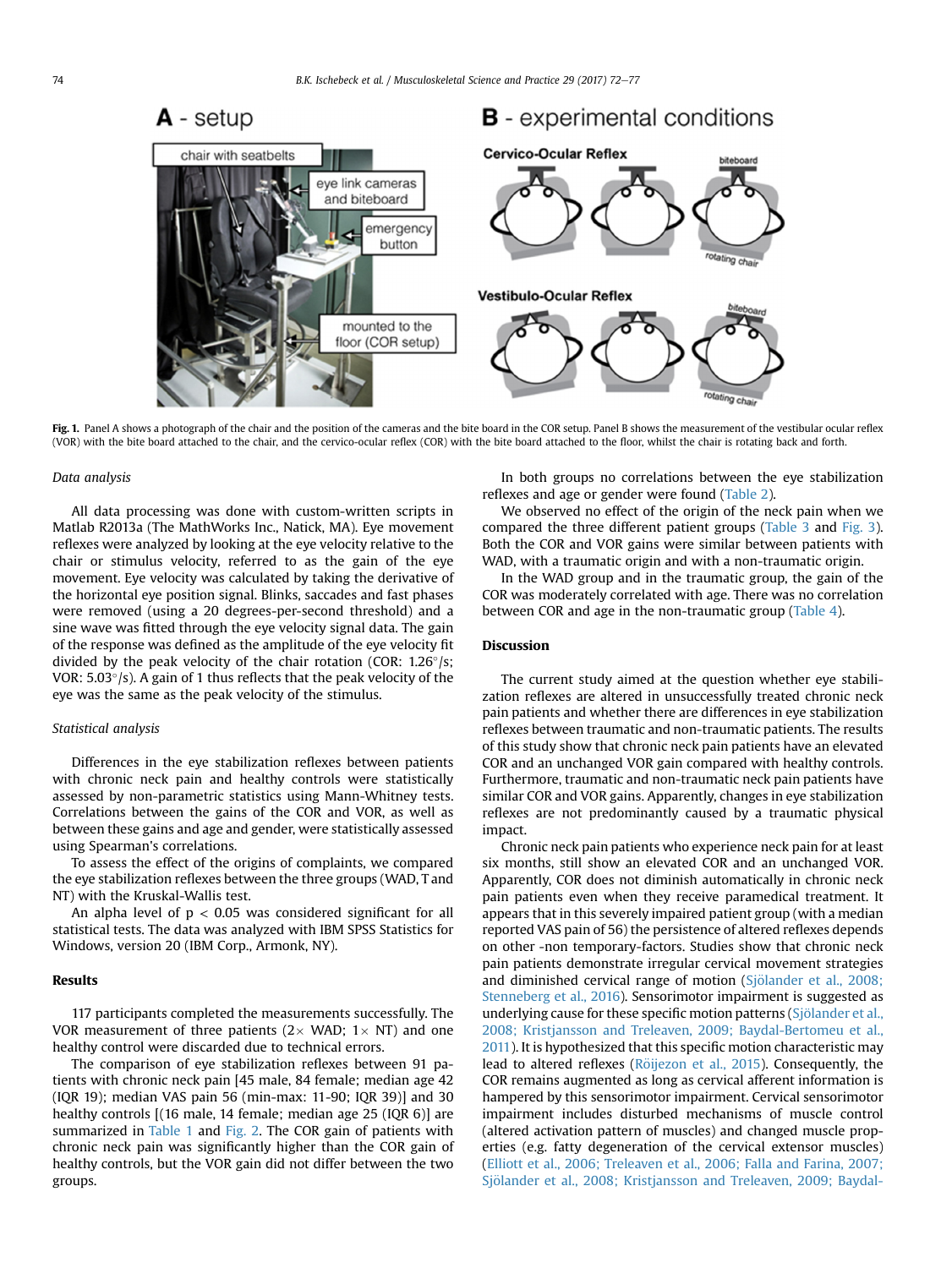## <span id="page-3-0"></span>Table 1

Eye stabilization reflexes in patients and healthy controls. VOR = vestibulo-ocular reflex; COR = cervico-ocular reflex; IQR = interquartile range.

|                   | Patients    | Controls     | Mann-Whitney-test                         |
|-------------------|-------------|--------------|-------------------------------------------|
| n                 | 91          | 30           |                                           |
| Age (median, IQR) | 42 (19)     | 25(6)        | $U = 605.5$ , $Z = -5.856$ , $p < 0.001$  |
| Gender            | 65% female  | 46% female   | $U = 1578.0$ , $Z = -1.866$ , $p = 0.062$ |
| VOR (median, IQR) | 0.7(0.302)  | 0.7(0.255)   | $U = 1399.5$ , $Z = -0.041$ , $p = 0.968$ |
| COR (median, IQR) | 0.41(0.289) | 0.231(0.179) | $U = 659.5$ , $Z = -4.235$ , $p < 0.001$  |

[Bertomeu et al., 2011; Hodges, 2011; Karlsson et al., 2016](#page-4-0)). It would be of high clinical relevance to determine if eye stabilization reflexes regulate themselves after diminishing of this sensorimotor



Fig. 2. Boxplot of COR and VOR gain in patients and healthy control group. Thick horizontal line in the grey box line = median; grey box = IQR, grey dots = individual gain values; open circles  $=$  outliers. (For interpretation of the references to colour in this figure legend, the reader is referred to the web version of this article.)

#### Table 2

Correlations (correlation coefficient and p-value) between the different variables (gain of the COR and VOR, age and gender) for the two groups ( $PT =$  patients;  $CT = controls$ ).

|            | <b>VOR</b>                                                     | Age                                                         | Gender                                                        |
|------------|----------------------------------------------------------------|-------------------------------------------------------------|---------------------------------------------------------------|
| <b>COR</b> | $CT: -0.014$<br>$(p = 0.944)$<br>$PT: -0.054$<br>$(p = 0.617)$ | $CT: -0.052$<br>$(p = 0.786)$<br>PT: 0.002<br>$(p = 0.984)$ | CT: 0.154<br>$(p = 0.415)$<br>PT: 0.144<br>$(p = 0.173)$      |
| <b>VOR</b> |                                                                | $CT: -0.019$<br>$(p = 0.923)$<br>PT: 0.186<br>$(p = 0.083)$ | $CT: -0.07$<br>$(p = 0.716)$<br>$PT: -0.036$<br>$(p = 0.742)$ |
| Age        |                                                                |                                                             | $CT: -0.077$<br>$(p = 0.684)$<br>PT: 0.025 ( $p = 0.814$ )    |

disturbances. This could be studied by measuring the effect of specific sensorimotor training on altered eye stabilization reflexes (Kristjansson and Treleaven, 2009; Clark et al., 2015; Röijezon et al., [2015\)](#page-4-0).

In the current study besides the COR, also the VOR was measured. It is yet unclear why the VOR does not adapt in neck pain patients and we can only speculate about the cause. In healthy individuals, age dependent decrease of the VOR is caused by degeneration of the vestibular system ([Paige, 1994\)](#page-5-0). The COR adapts to this alteration with increased gain. However, in neck pain patients not the vestibular system, but the cervical system changes ([Kelders et al., 2005; Montfoort et al., 2006](#page-4-0)). This change affects the COR without an effect on the VOR, thereby changing the correlation between the two reflexes. Apparently, while VOR gain seems conditional for COR gain, this does not automatically imply that COR gain is also conditional for VOR gain.

The second result of this study is that the three groups of chronic neck pain patients with traumatic and non-traumatic origin of complaints have comparable gains of the eye stabilization reflexes.

## **Three patient groups**



Fig. 3. Boxplot of COR and VOR gain in the three patient groups. Thick horizontal line in the grey box line  $=$  median; grey box  $=$  IQR, grey dots  $=$  individual gain values; open  $circles = outliers$ . (For interpretation of the references to colour in this figure legend, the reader is referred to the web version of this article.)

## Table 3

Eye stabilization reflexes in the three different patient groups. VOR = vestibulo-ocular reflex; COR = cervico-ocular reflex; WAD= Whiplash group; T = traumatic group;  $NT = non-traumatic group; IQR = interquartile range.$ 

|                   | WAD          |             | NT           | Kruskal-Wallis               |
|-------------------|--------------|-------------|--------------|------------------------------|
| n                 | 28           | 16          | 47           |                              |
| Age (median, IQR) | 40:21        | 42: 22      | 44: 17       | $H(2) = 6.604$ , $p = 0.037$ |
| Gender            | 59% female   | 65% female  | 68% female   | $H(2) = 4.603$ , $p = 0.100$ |
| VOR (median, IQR) | 0.695:0.386  | 0.680:0.397 | 0.712; 0.299 | $H(2) = 0.351$ , $p = 0.839$ |
| COR (median, IQR) | 0.420; 0.372 | 0.395:0.182 | 0.468; 0.330 | $H(2) = 0.903$ , $p = 0.637$ |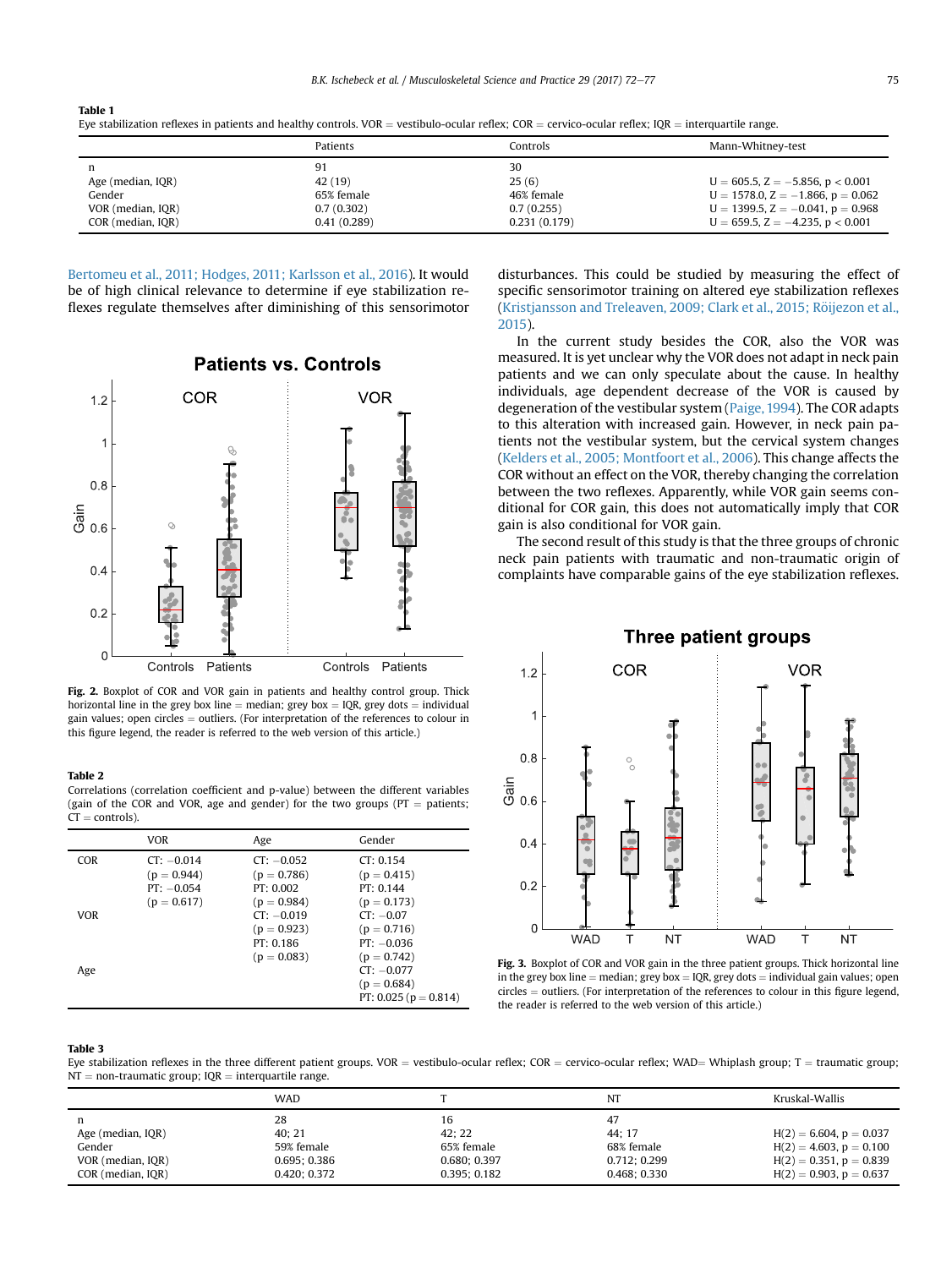#### <span id="page-4-0"></span>Table 4

|            | <b>VOR</b>                                                                                  | Age                                                                                       | Gender                                                                                   |
|------------|---------------------------------------------------------------------------------------------|-------------------------------------------------------------------------------------------|------------------------------------------------------------------------------------------|
| <b>COR</b> | WAD: $-0.099$ ( $p = 0.631$ )<br>$T: -0.185$ ( $p = 0.494$ )<br>NT: $-0.03$ ( $p = 0.843$ ) | WAD: 0.561 ( $p = 0.002$ )<br>$T: -0.615$ ( $p = 0.011$ )<br>NT: $-0.118$ ( $p = 0.429$ ) | WAD: 0.097 ( $p = 0.622$ )<br>$T: -0.14$ ( $p = 0.604$ )<br>NT: 0.255 ( $p = 0.083$ )    |
| <b>VOR</b> |                                                                                             | WAD: 0.148 ( $p = 0.470$ )<br>T: 0.156 ( $p = 0.565$ )<br>NT: 0.172 ( $p = 0.254$ )       | WAD: $-0.139(p = 0.5)$<br>T: 0.098 ( $p = 0.718$ )<br>NT: $-0.047$ ( $p = 0.758$ )       |
| Age        |                                                                                             |                                                                                           | WAD: $-0.186$ ( $p = 0.343$ )<br>T: 0.24 ( $p = 0.371$ )<br>NT: $-0.077$ ( $p = 0.605$ ) |

A whiplash trauma seems to be no prerequisite for the development of oculomotor disorders. Thus, in the studied population, the origin of complaints, whether traumatic or non-traumatic do not determine alteration of reflexes and can no longer be seen as negative predictive factor for the development of altered eye stabilization reflexes. This implies that the alteration is dependent of other, presently unknown, factors which can possibly be changed by treatment. These factors are not explored in the current study. To get more insight into the underlying mechanisms of changed reflexes, it would be useful to study the influence of a variety of patient characteristics (sensorimotor function, degree of disability and pain, duration of complaints, cervical range of motion) and behavioral factors, like e.g. fear avoidance behavior, fatigue and stress on eye stabilization reflexes.

With respect to possible confounding in the current study, we paid attention to influence of age on reflex gain. In this study there is a significant age difference between patients and healthy controls (the healthy control group was younger than the patient group). Nevertheless, the impact of age on the COR seems to be negligible. Age dependent increase of the COR is only seen in healthy individuals of 60 years and older (Kelders et al., 2003). In the current study the correlation between the COR gain and age differs in the two traumatic groups. The correlation in the WAD group is positive and in the traumatic group negative (Table 4). We can only speculate about this reversed correlation between COR and age between the groups. It could be related to differences in patient characteristics between the groups, e.g., in neck mobility and in duration of the complaints.

It is point of discussion whether a negative correlation exists between the VOR- and the COR gain in healthy individuals. Two studies report a moderate negative relationship between COR and VOR gain (Kelders et al., 2003; Montfoort et al., 2006), but in the present study and in the study of de Vries et al. this correlation could not be confirmed [\(de Vries et al., 2016](#page-5-0)).

## Conclusion

Severely impaired chronic neck pain patients have an elevated COR and an unchanged VOR compared to healthy controls. This elevation seems to be independent of the traumatic or non-traumatic origin of complaints. The group of neck pain patients with altered eye stabilization reflexes is thereby bigger than suspected. Maybe persistent sensorimotor disorders of the cervical spine are a perpetuating factor for eye reflex alteration.

## Appendix A. Supplementary data

Supplementary data related to this article can be found at [http://](http://dx.doi.org/10.1016/j.msksp.2017.03.004) [dx.doi.org/10.1016/j.msksp.2017.03.004](http://dx.doi.org/10.1016/j.msksp.2017.03.004).

### References

- Anstey, R., Kongsted, A., Kamper, S., Hancock, M.J., 2016. Are people with whiplashassociated neck pain different from people with nonspecific neck pain? J. Orthop. Sports Phys. Ther. [Internet]  $46(10)$ , 894-901. Available from: [http://](http://www.ncbi.nlm.nih.gov/pubmed/27594663%5Cnhttp://www.jospt.org/doi/10.2519/jospt.2016.6588) [www.ncbi.nlm.nih.gov/pubmed/27594663%5Cnhttp://www.jospt.org/doi/10.](http://www.ncbi.nlm.nih.gov/pubmed/27594663%5Cnhttp://www.jospt.org/doi/10.2519/jospt.2016.6588) [2519/jospt.2016.6588](http://www.ncbi.nlm.nih.gov/pubmed/27594663%5Cnhttp://www.jospt.org/doi/10.2519/jospt.2016.6588).
- Baydal-Bertomeu, J.M., Page, A.F., Belda-Lois, J.M., Garrido-Jaén, D., Prat, J.M., 2011 Jan. Neck motion patterns in whiplash-associated disorders: quantifying variability and spontaneity of movement. Clin. Biomech. (Bristol, Avon) [Internet] 26 (1), 29-34. Elsevier Ltd; Available from: [http://www.ncbi.nlm.nih.gov/](http://www.ncbi.nlm.nih.gov/pubmed/20858573) [pubmed/20858573](http://www.ncbi.nlm.nih.gov/pubmed/20858573) [cited 2013 Jan 14].
- Clark, N.C., Röijezon, U., Treleaven, J., 2015. Proprioception in musculoskeletal [rehabilitation. Part 2: clinical assessment and intervention. Man. Ther. 20 \(3\),](http://refhub.elsevier.com/S2468-7812(17)30055-3/sref3) [378](http://refhub.elsevier.com/S2468-7812(17)30055-3/sref3)-[387.](http://refhub.elsevier.com/S2468-7812(17)30055-3/sref3)
- Curatolo, M., Bogduk, N., Ivancic, P.C., McLean, S a, Siegmund, G.P., Winkelstein, B a, 2011 Dec 1. The role of tissue damage in whiplash-associated disorders: discussion paper 1. Spine (Phila Pa 1976) [Internet] 36 (25), S309-S315. Available from: <http://www.ncbi.nlm.nih.gov/pubmed/22020601> [cited 2012 Nov 5].
- Van Die, G.C., Collewijn, H., 1986 Sep. Control of human optokinetic nystagmus by the central and peripheral retina: effects of partial visual field masking, scotopic vision and central retinal scotomata. Brain Res. [Internet] 383 (1-2), 185-194. Available from: <http://www.ncbi.nlm.nih.gov/pubmed/3768688>.
- Elliott, J., Jull, G., Noteboom, J.T., Darnell, R., Galloway, G., Gibbon, W.W., 2006 Oct 15. Fatty infiltration in the cervical extensor muscles in persistent whiplashassociated disorders: a magnetic resonance imaging analysis. Spine (Phila Pa 1976) [Internet] 31 (22), E847-E855. Available from: [http://www.ncbi.nlm.nih.](http://www.ncbi.nlm.nih.gov/pubmed/17047533) [gov/pubmed/17047533.](http://www.ncbi.nlm.nih.gov/pubmed/17047533)
- Falla, D., Farina, D., 2007 Dec. Neural and muscular factors associated with motor impairment in neck pain. Curr. Rheumatol. Rep. [Internet]  $9(6)$ ,  $497-502$ . Available from: [http://www.ncbi.nlm.nih.gov/pubmed/18177604.](http://www.ncbi.nlm.nih.gov/pubmed/18177604)
- van der Geest, J.N., Frens, M a, 2002 Mar. Recording eye movements with videooculography and scleral search coils: a direct comparison of two methods. J. Neurosci. Methods [Internet] 114 (2), 185-195. Available from: [http://www.](http://www.ncbi.nlm.nih.gov/pubmed/11856570) [ncbi.nlm.nih.gov/pubmed/11856570](http://www.ncbi.nlm.nih.gov/pubmed/11856570).
- Hikosaka, O., Maeda, M., 1973 Dec 20. Cervical effects on abducens motoneurons and their interaction with vestibulo-ocular reflex. Exp. Brain Res. [Internet] 18 (5), 512-530. Available from: [http://www.ncbi.nlm.nih.gov/pubmed/4794882.](http://www.ncbi.nlm.nih.gov/pubmed/4794882)
- Hodges, P.W., 2011 Apr. Pain and motor control: from the laboratory to rehabilitation. J. Electromyogr. Kinesiol [Internet] 21 (2), 220-228. Elsevier Ltd; Available from: <http://www.ncbi.nlm.nih.gov/pubmed/21306915> [cited 2013 Jul 30].
- [Hülse, 1998. Klinik der Funktionsst](http://refhub.elsevier.com/S2468-7812(17)30055-3/sref11)ö[rungen des Kopfgelenkbereiches. In: Hülse, M.,](http://refhub.elsevier.com/S2468-7812(17)30055-3/sref11) [Neuhuber, W.L.W.H. \(Eds.\), Der kranio-zervikale Übergang. Spring, Berlin,](http://refhub.elsevier.com/S2468-7812(17)30055-3/sref11) [pp. 43](http://refhub.elsevier.com/S2468-7812(17)30055-3/sref11)-97
- Ischebeck, B.K., de Vries, J., Van der Geest, J.N., Janssen, M., Van Wingerden, J.P., Kleinrensink, G.J., et al., 2016 Oct 21. Eye movements in patients with Whiplash Associated Disorders: a systematic review. BMC Musculoskelet. Disord. [Internet] 17 (1), 441. Available from: [http://www.ncbi.nlm.nih.gov/pubmed/](http://www.ncbi.nlm.nih.gov/pubmed/27769215) [27769215.](http://www.ncbi.nlm.nih.gov/pubmed/27769215)
- Karlsson, A., Leinhard, O.D., Åslund, U., West, J., Romu, T., Smedby Ö. et al., 2016. An investigation of fat infiltration of the multifidus muscle in patients with severe neck symptoms associated with chronic whiplash-associated disorder. J. Orthop. Sports Phys. Ther. [Internet] 46 (10), 886-893. Available from: [http://](http://www.jospt.org/doi/ref/10.2519/jospt.2016.6553#.V_f34zEgYE4.mendeley) [www.jospt.org/doi/ref/10.2519/jospt.2016.6553#.V\\_f34zEgYE4.mendeley.](http://www.jospt.org/doi/ref/10.2519/jospt.2016.6553#.V_f34zEgYE4.mendeley)
- Kelders, WP a, Kleinrensink, G.J., van der Geest, J.N., Feenstra, L., de Zeeuw, C.I., Frens, M.A., et al., 2003 Nov 15. Compensatory increase of the cervico-ocular reflex with age in healthy humans. J. Physiol. [Internet]  $553$  (Pt 1),  $311-317$ . Available from: [http://www.pubmedcentral.nih.gov/articlerender.fcgi?](http://www.pubmedcentral.nih.gov/articlerender.fcgi?artid=2343479&tool=pmcentrez&rendertype=abstract) [artid](http://www.pubmedcentral.nih.gov/articlerender.fcgi?artid=2343479&tool=pmcentrez&rendertype=abstract)=[2343479](http://www.pubmedcentral.nih.gov/articlerender.fcgi?artid=2343479&tool=pmcentrez&rendertype=abstract)&[tool](http://www.pubmedcentral.nih.gov/articlerender.fcgi?artid=2343479&tool=pmcentrez&rendertype=abstract)=[pmcentrez](http://www.pubmedcentral.nih.gov/articlerender.fcgi?artid=2343479&tool=pmcentrez&rendertype=abstract)&[rendertype](http://www.pubmedcentral.nih.gov/articlerender.fcgi?artid=2343479&tool=pmcentrez&rendertype=abstract)=[abstract](http://www.pubmedcentral.nih.gov/articlerender.fcgi?artid=2343479&tool=pmcentrez&rendertype=abstract) [cited 2010 Sep 6].
- Kelders, WP a, Kleinrensink, G.J., van der Geest, J.N., Schipper, I.B., Feenstra, L., De Zeeuw, C.I., et al., 2005 Jan. The cervico-ocular reflex is increased in whiplash injury patients. J. Neurotrauma [Internet] 22 (1), 133-137. Available from: <http://www.ncbi.nlm.nih.gov/pubmed/15665608>.
- [Kristjansson, E., Treleaven, J., 2009. Sensorimotor function and dizziness in neck](http://refhub.elsevier.com/S2468-7812(17)30055-3/sref16) [pain: implications for assessment and management. J. Orthop. Sports Phys.](http://refhub.elsevier.com/S2468-7812(17)30055-3/sref16) [Ther. 39 \(5\), 364](http://refhub.elsevier.com/S2468-7812(17)30055-3/sref16)-[377.](http://refhub.elsevier.com/S2468-7812(17)30055-3/sref16)